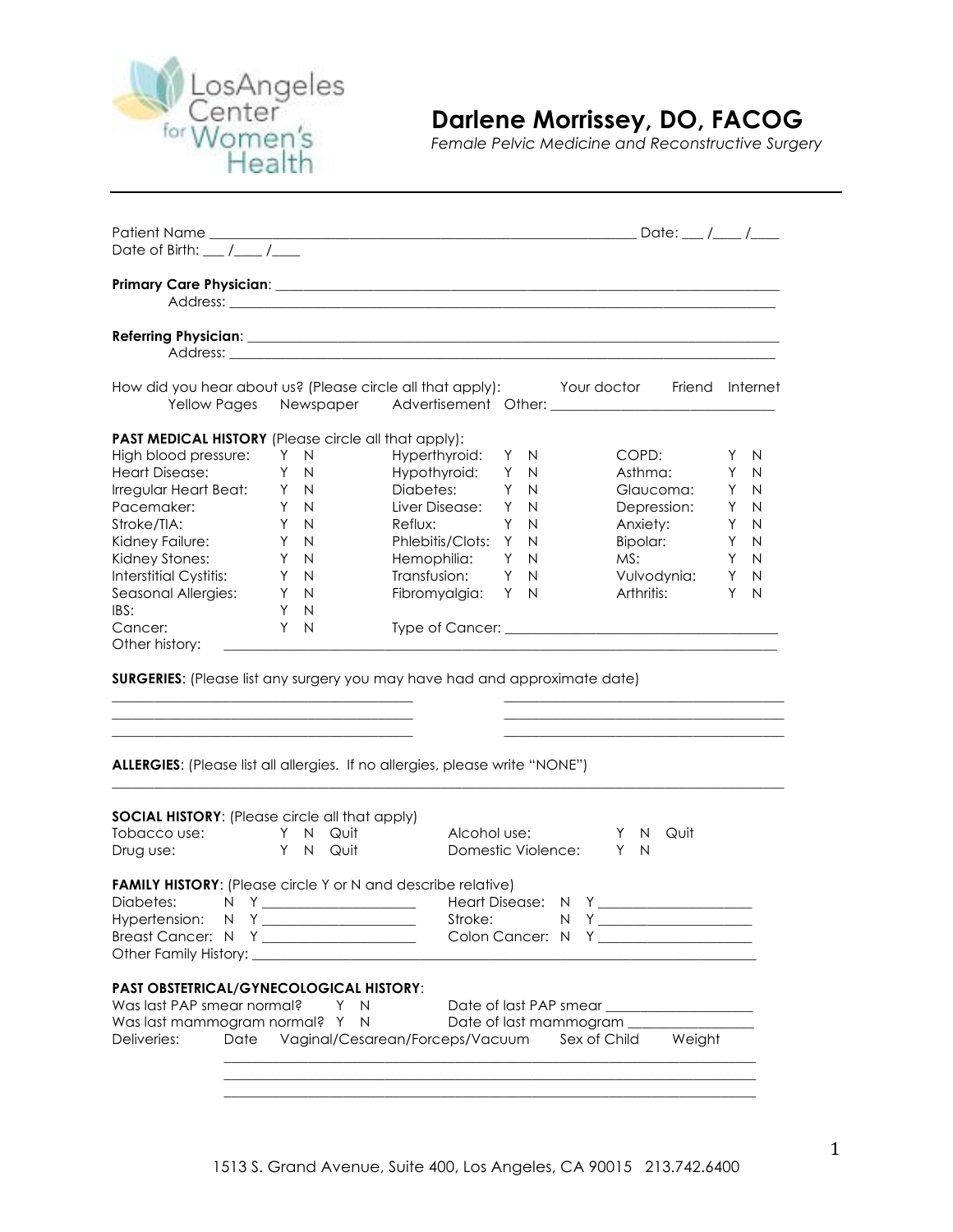

## **Darlene Morrissey, DO, FACOG**

*Female Pelvic Medicine and Reconstructive Surgery*

#### **REVIEW OF SYSTEMS**

Have you had any problems to the following systems in the past month? Circle Y or N

| General               |    |                | Hematologic/Lymphatic  |   |              |
|-----------------------|----|----------------|------------------------|---|--------------|
| Fatigue               | Υ  | N              | Abnormal bruising      | Y | N            |
| Fever                 | Υ  | N              | Excess bleeding        | Y | N            |
| Feel III              | Y  | N              | Swollen lymph glands   | Y | N            |
| <b>Night Sweats</b>   | Υ  | N              |                        |   |              |
| Weight Gain           | Υ  | N              | Genitourinary          |   |              |
| Weight Loss           | Y  | N              | Burning with urination | Y | N            |
|                       |    |                | Urinary frequency      | Υ | N            |
| Ears, Nose, Throat    |    |                | Blood in urine         | Y | N            |
| <b>Hearing loss</b>   | Y  | N              | Kidney stones          | Y | N            |
| Runny nose            | Y  | N              |                        |   |              |
| Ringing in ears       | Y  | N              | Gynecologic            |   |              |
| Sinus problems        | Υ  | N              | Incontinence           | Υ | N            |
| Sore mouth            | Υ  | N              | Menstrual irregularity | Υ | N            |
| Sore throat           | Y  | N              | Vaginal discharge      | Y | N            |
|                       |    |                | Vaginal dryness        | Υ | N            |
| Eyes                  |    |                | Vaginal itching        | Y | N            |
| Vision changes        | Y  | $\overline{N}$ | Vaginal discomfort     | Υ | N            |
|                       |    |                | Sexual dysfunction     | Y | N            |
| <b>Skin</b>           |    |                |                        |   |              |
| Hair loss             | Y  | N              | Gastrointestinal       |   |              |
| Lesions               | Y  | N              | Abdominal pain         | Υ | N            |
| Rash                  | Y  | N              | Constipation           | Y | N            |
| Worrisome mole        | Y  | N              | Diarrhea               | Υ | N            |
|                       |    |                |                        | Y |              |
|                       |    |                | Difficulty swallowing  |   | N            |
| Allergy/Immunologic   |    |                | Blood in stool         | Y | N            |
| Hay fever             | Υ  | N              | Nausea                 | Υ | N            |
| HIV exposure          | Υ  | N              | Vomiting               | Y | N            |
| <b>Hives</b>          | Υ  | N              |                        |   |              |
| Persistent infections | Y  | N              | Musculoskeletal        |   |              |
|                       |    |                | <b>Back pain</b>       | Y | N            |
| <b>Breast</b>         |    |                | Neck pain              | Υ | N            |
| <b>Breast lump</b>    | Y  | $\overline{N}$ | Joint pain             | Y | N            |
|                       |    |                | <b>Stiffness</b>       | Y | N            |
| <b>Respiratory</b>    |    |                |                        |   |              |
| Cough                 | Y  | N              | Psychology             |   |              |
| Short of breath while | Y  | N              | Sleep problems         | Y | N            |
| lying down            |    |                | Depression             | Υ | N            |
| Post-nasal drip       | Y  | N              | Anxiety                | Y | N            |
| Short of breath       | Y  | N              | Suicidal thoughts      | Υ | N            |
| Wheezing              | Y  | N              | Hallucination          | Y | N            |
|                       |    |                |                        |   |              |
| Cardiovascular        |    |                | Neurologic             |   |              |
| Chest pain            | Y  | N              | Headache               | Υ | N            |
| Leg pain with motion  | Y  | N              | Weakness               | Y | N            |
| Swelling in legs      | Y  | N              | Numbness               | Υ | $\mathsf{N}$ |
| Palpitations          | Υ  | N              | Memory loss            | Υ | N            |
| Swelling elsewhere    | Υ  | N              | Tingling               | Υ | N            |
|                       |    |                | Tremor                 | Υ | N            |
| <b>Endocrine</b>      |    |                |                        |   |              |
| Cold intolerance      | Y  | N              |                        |   |              |
| Heat intolerance      | Y  | N              |                        |   |              |
| Excessive thirst      | Υ  | N              |                        |   |              |
| Excess amount of      | Υ  | N              |                        |   |              |
| urine                 |    |                |                        |   |              |
| Night sweats          | Y. | $\mathsf{N}$   |                        |   |              |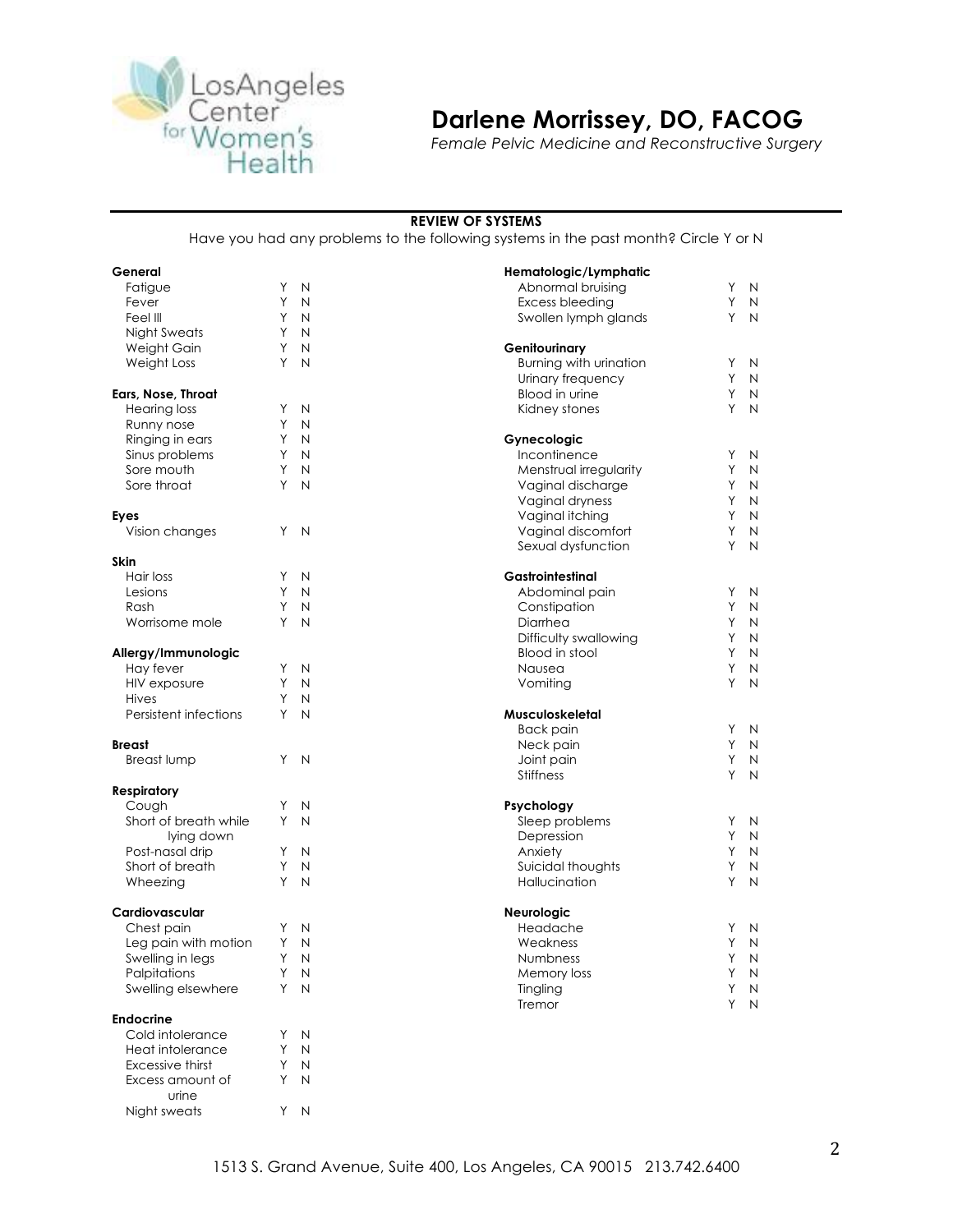

*Female Pelvic Medicine and Reconstructive Surgery*

| Name | Birth:<br>⌒~~+~<br>، د ۱۱ | $T \sim \sim 100 \, \text{m}$<br>≙†∩ו<br>ີນເກເກ <i>∨</i> |
|------|---------------------------|----------------------------------------------------------|
|      |                           |                                                          |

### **INCONTINENCE SEVERITY INDEX (ISI)**

Please answer the following two (2) questions:

- 1. **How often do you experience urinary leakage?** (Please check one)
	- Never, I do not leak urine
	- **Less than once a month**
	- \_\_\_\_\_\_\_\_\_\_ A few times a month
	- **Example 2** A few times a week
	- \_\_\_\_\_\_\_\_\_\_ Every day and/or night
- 2. **How much urine do you lose each time?** (Please check one)
	- None, I do not leak urine
	- \_\_\_\_\_\_\_\_\_\_ Drops
	- Small splashes
		- \_\_\_\_\_\_\_\_\_\_ More

Thank you for answering these questions.

|      | For office use only    |                |                |                  |
|------|------------------------|----------------|----------------|------------------|
|      |                        |                |                |                  |
|      | ISI category (circle): |                |                |                  |
| None | Slight $(1-2)$         | Moderate (3-6) | Severe $(8-9)$ | Very severe (12) |
|      |                        |                |                |                  |